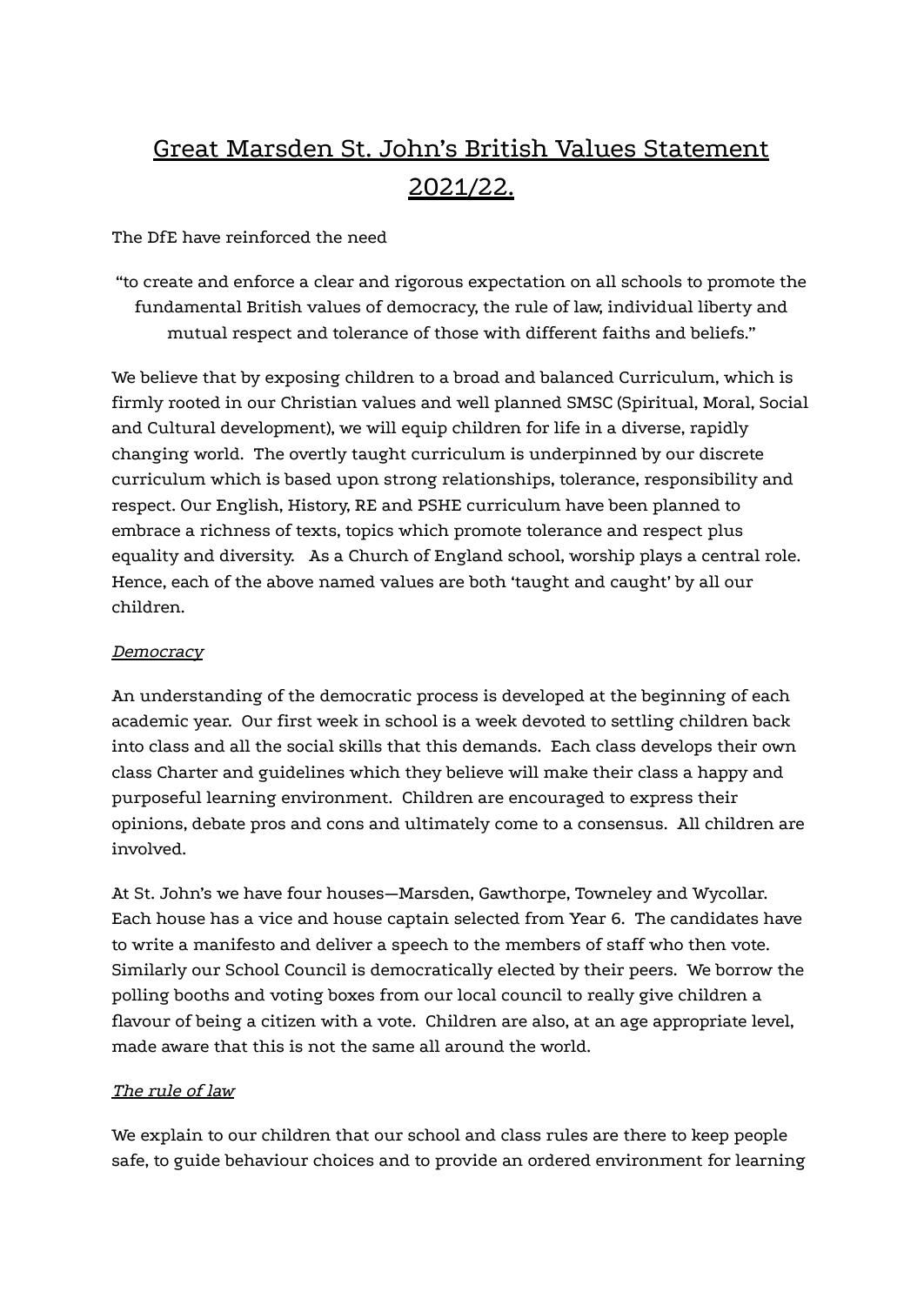and life. They are to be observed by all regardless of individual views—just as all people living in England are subject to its law. Our Behaviour Policy and its underlying principles encourage children to develop a clear understanding of the relationship between actions and consequences. At all times and in all things we promote self regulation and personal responsibility. We believe that these fundamental values and experiences help to develop an appreciation of the wider rule of law in England and the world today.

## Individual liberty

We believe that the previous two values go hand in hand in developing an understanding of individual liberty. We encourage our children to be open minded, reflective thinkers with a well guided moral compass. We talk about the fact that we, as human beings, make hundreds of choices every day and that many of these choices impact, positively or otherwise, on others. Children are actively encouraged to develop a 'think before you act' approach, which can be tried and tested within a safe and supportive environment. Our framework of school and class rules, underpinned by our Behaviour Policy, provide a clear and present structure within which children can learn to balance their personal rights with the rights of others. Children are advised on how they can exercise their rights and personal freedoms safely through our E-Safety work, PSHE and the whole school Christian ethos. Our robust anti-bullying culture ensures that children feel safe and secure to express themselves as unique individuals without fear.

#### Mutual respect

This is at the heart of all our relationships at St. John's. It is modelled by all adults in their relationships with each other, the children, parents and wider community. Via these positive role models, our children can hear the language and see the actions first hand. Hence respect becomes a living and breathing thing that can be emulated by even the youngest of our children.

#### Tolerance of those with different faiths and beliefs

St John's is in Nelson, Lancashire, an area which is home to people of many different faiths and beliefs. As a school, we are predominantly white British but some of our school family are of Asian or Eastern European descent. Our curriculum gives our children a chance to explore how and why Nelson came to be such a diverse society. Through learning in RE and PSHE, as well as through the innate ethos of the school, we aim to inform all children about our shared human experiences. We believe that